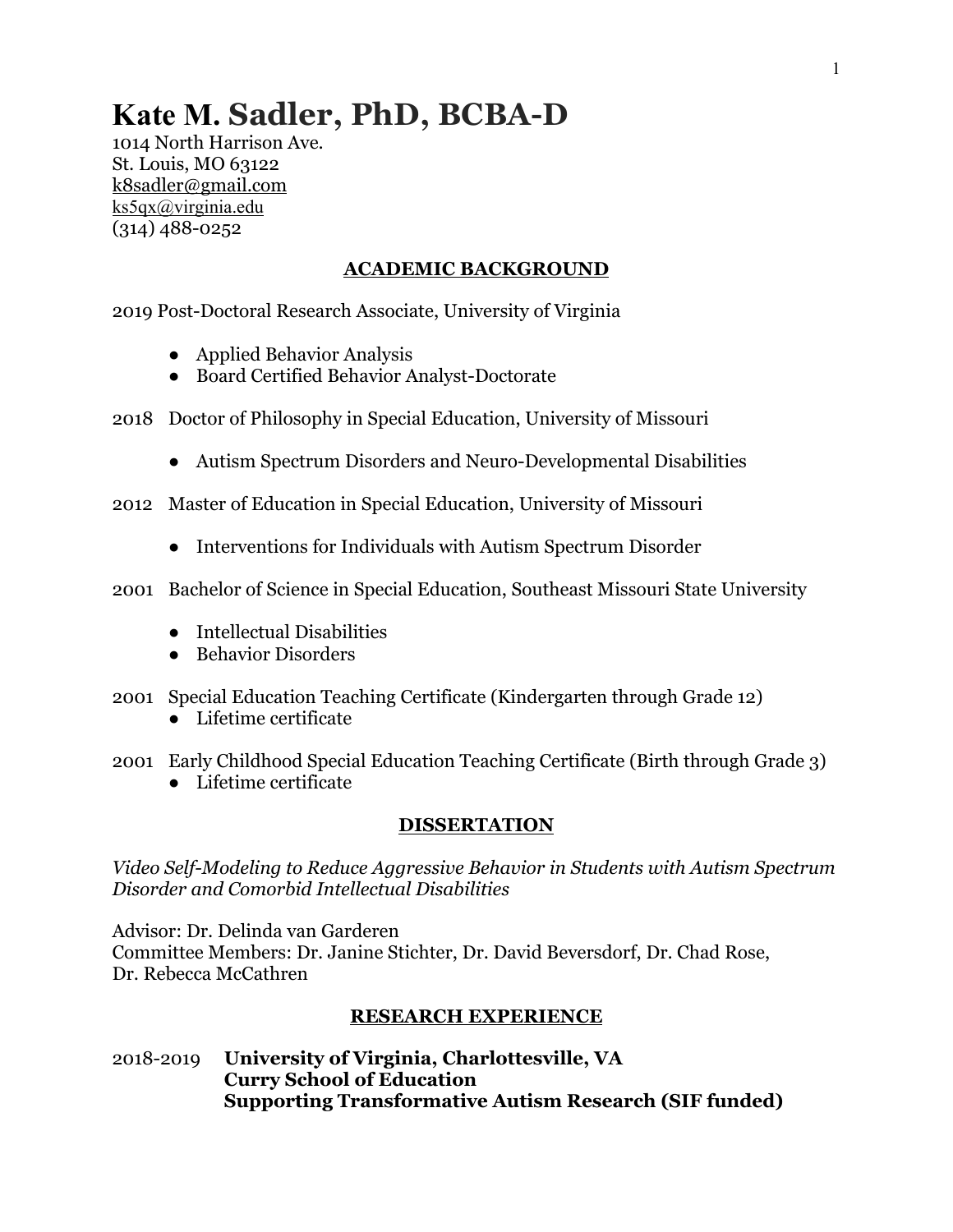- Primary investigator: Function-Based Video Self-Modeling for Individuals with Neurodevelopmental Disabilities*.*
- Primary investigator: Efficacy of the Interview Informed Synthesized Contingency Analysis for Behavior Modification
- Primary investigator: Improving Compliance on Dental Examinations for Individuals with Autism Spectrum Disorder
- Primary investigator: The Use of the Life Skills Curriculum to Prevent Challenging Behaviors in Adolescents and Adults
- Co-Investigator: Coaching and Education for Families of Individuals Recently Diagnosed with Autism
- Co-Investigator: Project ECHO to Support Physicians, Clinicians, and Teachers working with Individuals with Autism (with Dr. Micah Mazurek)
- Co-Investigator: Efficient Autism Screening Methods for Primary Care Physicians
- Management of laboratory functions including organization, budgeting, participant recruitment, and scheduling

# 2014-2018 **University of Missouri, Columbia, MO Departments of Learning, Teaching, Curriculum, and Special Education Graduate Research Assistant: QuEST: Quality Education Science Teaching (NSF funded)**

- Management of laboratory functions including organization, participant recruitment, and scheduling
- Development of both quantitative and qualitative instruments
- Field research related to implications of the QuEST professional development program
- Provided professional development to teachers
- Management and analysis of large mixed-method data sets

# 2015-2016 **Thompson Center for Autism and Neurodevelopmental Disabilities University of Missouri, Columbia, MO Graduate Student with Dr. David Beversdorf**

- Clinical observations and analysis of teenagers and adults with Autism Spectrum Disorder (ASD)
- Participated in identifying individuals with ASD using the *Autism Diagnostic Observation Schedule* (ADOS) and the *Autism Diagnostic Interview* (ADI-R)
- Participated in the selection of a medical and behavioral treatment package for patients with ASD
- Development of behavior intervention strategies based upon physiological information.

# 2014-2018 **Department of Special Education University of Missouri, Columbia, MO**

**Graduate Research Assistant with Dr. Delinda Van Garderen**

● Research project: Meta-Cognitive strategies for students with special needs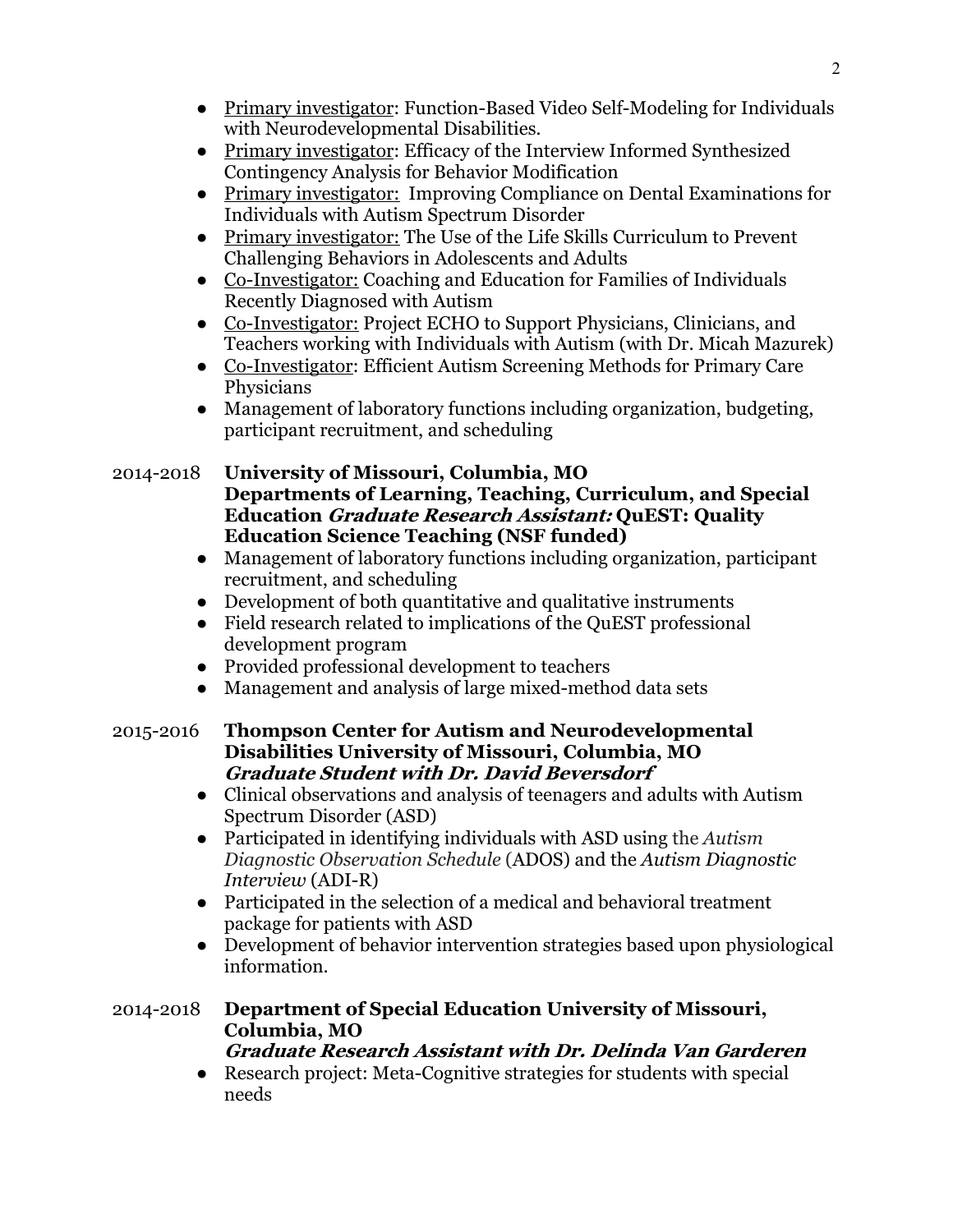- Research project: Implications of working memory in learning
- Qualitative and quantitative data analysis
- Management of various data sets

# 2012-2016 **Washington University School of Medicine, St. Louis, MO Research Assistant for Dr. Jeffery Lichtenhan**

- Characterized participants according to their level of hyperacusis
- Management laboratory functions including organization, participant recruitment, and scheduling
- Directly participated with ASD subjects to record otoacoustic emissions during a physiological experiment that involves recording responses via microphones in the ear (a procedure that often lasted up to 2 hours per participant)
- Development of behavior intervention strategies based upon physiological information
- Presented and published the results

# **CLINICAL EXPERIENCE**

#### 2020 **Director of Behavioral Health Easterseals MidWest**

- Responsible for organizing programming for adults with autism and developmental disabilities.
- Monitors and adjusts expenditures monthly to stay within annual budget.
- Ensures that all revenue targets are monitored and met.
- Pursues additional funding sources to sustain and expand the program.
- Ensures policies, procedures, protocols, treatment planning and implementation, paperwork, and Credible documentation are timely and accurate.
- Monitors program outcomes, quality assurance, and improvement strategies.
- Provides ongoing supervision and direction to all assigned supervisees.
- Responsible for maintaining an excellent working relationship with the leadership of the external funding sources involved in the care of the individuals served.
- Ensures that appropriate high-quality ABA Services and other clinical services such as individual, group and family therapy occur in accordance with program contracts.
- Monitors the billing process ensuring submission in a timely fashion and revenue is maximized.

# 2020 **Board Certified Behavior Analysis Supervisor (Telehealth)**

- Provides clinical oversight to clientele to drive compliance and retention in order to achieve optimal outcomes.
- Work with parents to achieve the number of hours necessary for best outcomes for the client.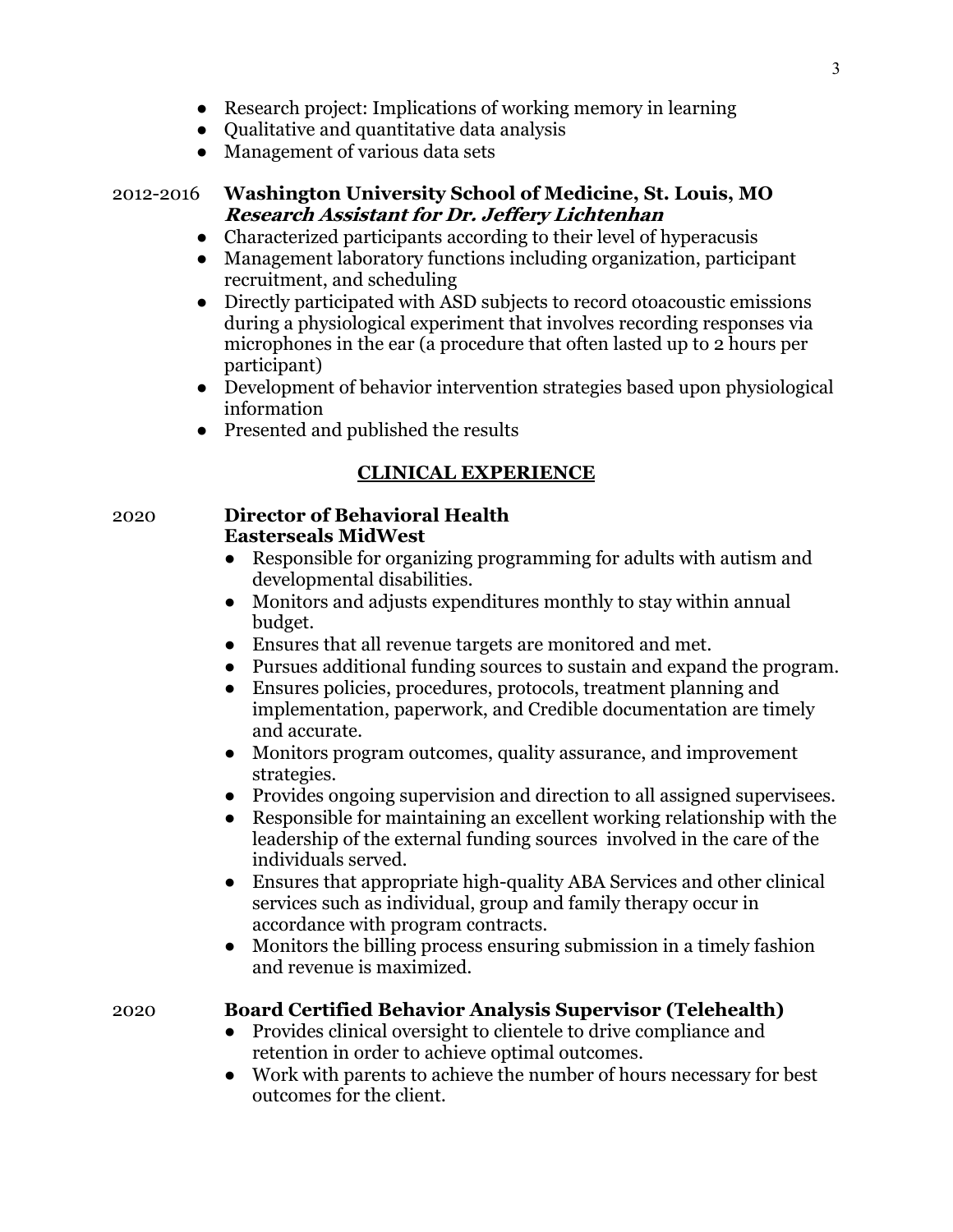- Train, manage, and retain a team of Behavior Technicians.
- Develop child-specific behavior plans in accordance with the principles of ABA therapy.
- Continue training and education to advance knowledge and learning in the field of ABA.

# 2018-2019 **University of Virginia, Charlottesville, VA Curry School of Education for Human Services Supporting Transformative Autism Research (SIF funded)**

- The development and validation of new screening instruments used to detect autism spectrum disorder (ASD) with the overall hope of decreasing the age of diagnosis (with Dr. Micah Mazurek)
- Experience in administration and write up for the following assessments:
	- Autism Diagnostic Observation Schedule (ADOS-2) [research reliable]
	- Wechsler Intelligence Scale for Children (WISC)
	- Differential Ability Scales-II (DAS-II)
	- Mullen Scales of Early Learning
	- Vineland Adaptive Behavior Scales (VABS-II)
	- Social Responsiveness Scale (SRS-2)
	- Repetitive Behavior Scale Revised (RBS-R)
	- Aberrant Behavior Checklist (ABC)
	- Communicative Development Inventory (CDI)

# 2018-2019 **Sheila C. Johnson Center at Curry School of Education University of Virginia, Charlottesville, VA**

- Conducted assessments that contribute to the diagnosis of autism and other neurodevelopmental disabilities
- Developed treatment plans for individuals with autism and neurodevelopmental disabilities
- Conducted Parent/Family coaching workshops to support individuals with autism and neurodevelopmental disabilities
- Conducted functional behavior assessments for clients and provide ongoing support using Applied Behavior Analysis principles

# 2018-2019 **Virginia Institute of Autism, Charlottesville, VA Adult Services Center and Outpatient Behavior Services**

- Provided professional development and ongoing support to clinicians working with individuals with autism and neurodevelopmental disabilities
- Conducted functional behavior assessments for clients and provide ongoing support using Applied Behavior Analysis principles
- Supported adults with autism and comorbid intellectual disabilities through functional communication training
- Supported adults with autism comorbid intellectual disabilities through vocational supports and life-skills training
- Collaborated with caregivers on supporting adults in daily living skills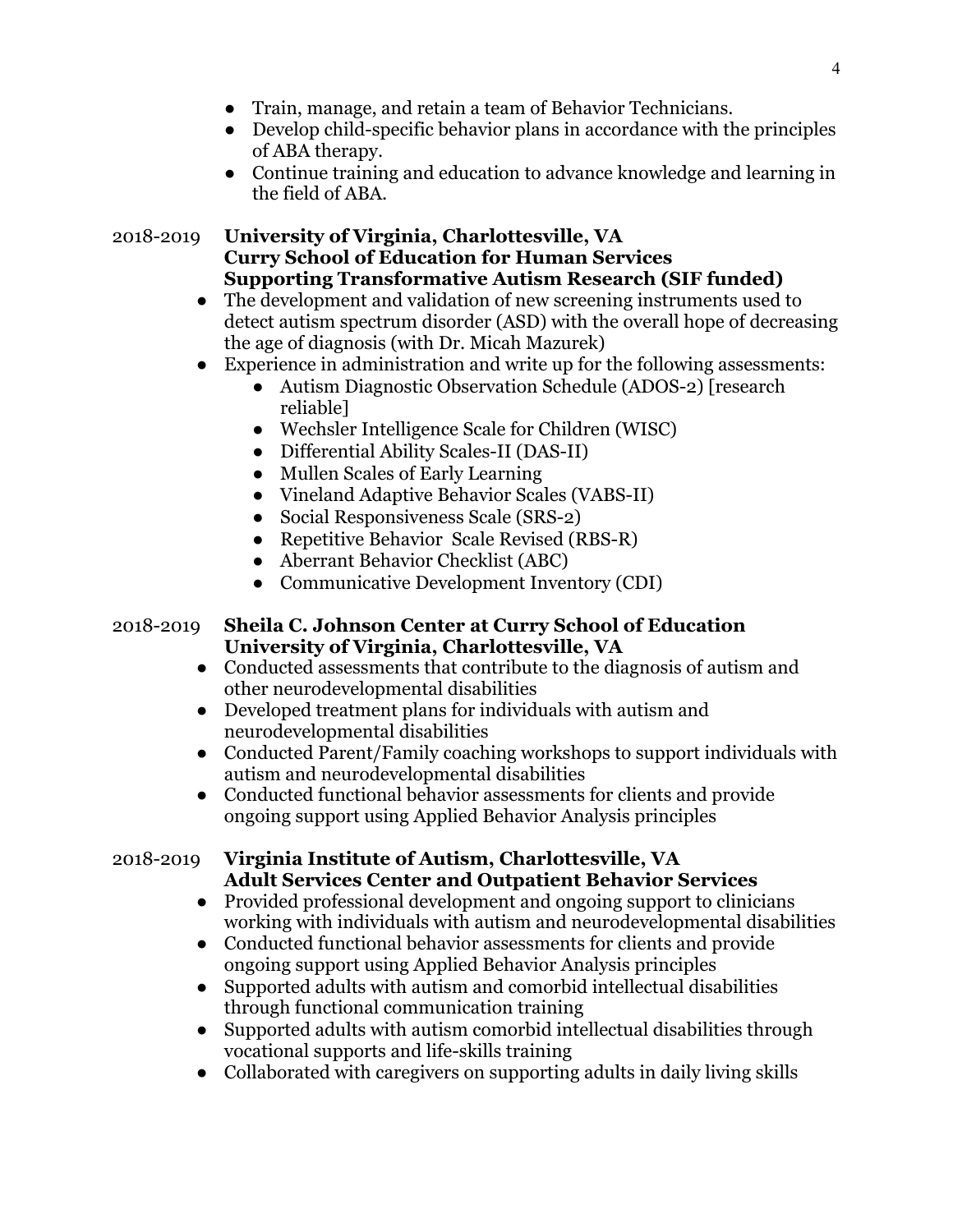#### 2018-2019 **Faison Center for Autism, Richmond, VA Outpatient Behavioral Services**

- Provided professional development and ongoing support to clinicians working with individuals with autism and neurodevelopmental disabilities
- Conducted functional behavior assessments for clients and provide ongoing support using Applied Behavior Analysis principles
- Supported adults with autism and comorbid intellectual disabilities through functional communication training

# **TEACHING AND CONSULTATION**

2021 **Clinical Assistant Professor, Behavior Analysis & Therapy**  School of Psychological and Behavioral Sciences Southern Illinois University

# 2018.-2020. **Post Doctoral Scholar**

# 2018.-2021. **University of Virginia, Charlottesville, VA**

- Implementer of project ECHO: Virtual learning network that grants access to specialists at the local, state, and university level
- Provided access to innovative practices designed to improve student, teacher, leader, classroom, and school outcomes.

# 2015-2019 **University of Missouri, Columbia, MO**

- Instructor, Advanced Behavior Management (Online)
- Instructor, Behavior Management for Exceptional Children
- Instructor, Introduction to Behavior Management (Online)
- Instructor, Introduction to Special Education
- Assistant Instructor, Research in Special Education

# 2018-2019 **University of Virginia, Charlottesville, VA**

- Lecturer, Special Topics in Autism Spectrum Disorders
- Autism Diagnostic Observation Schedule (ADOS), Research Reliable **Certification**

#### 2018-2019 **Post Doctoral Scholar University of Virginia, Charlottesville, VA Consultation in Applied Behavior Analysis**

- Behavior management support for students with autism and/or neurodevelopmental disorders with low SES (Richmond, VA)
- Video self-modeling strategies for various public schools (St. Louis, MO)
- Strategies for working with individuals with autism in an integrated setting (Columbia, MO)
- Intervention strategies and behavior support for students with autism and/or neurodevelopmental disorders, with low SES (St. Louis, MO)
- Integrating functional assessment data into intervention strategies for students with ASD and neurodevelopmental disorders, private schools in (Charlottesville, VA)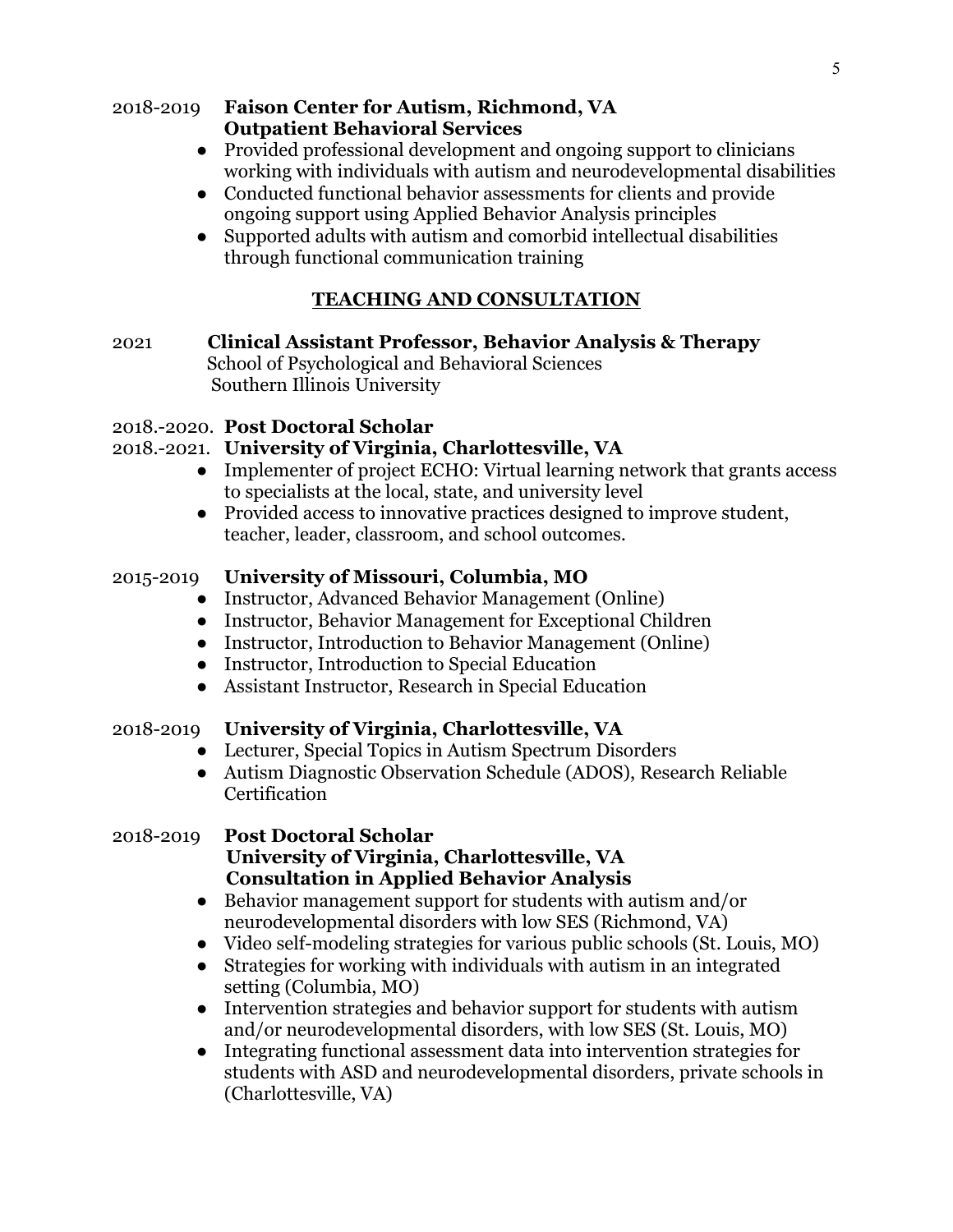● Applied Behavior Analysis to decrease problem behavior for individuals with autism and comorbid intellectual disabilities in various rural counties in Virginia (ongoing project)

# 2014-2018 **Consultation with school districts regarding service needs for students in Special Education**

- Video Self-Modeling strategies for public schools in St. Louis, MO
- Strategies for Working with Individuals with autism spectrum disorder (ASD), public school in Columbia, MO
- Intervention Strategies for ASD and Neuro-developmental Disorders for public schools in St. Louis, MO

# 2014-2017 **University of Missouri, Columbia, MO Professional development for teachers**

- Behavior Management for the Exceptional Child
- Video Self-Modeling
- Strategies for Working with Individuals with Autism Spectrum Disorder
- Universal Design for Learning (UDL) for Students with Special Needs
- Universal Design for Learning (UDL) for Curricular Content

# 2014-2016 **University of Missouri, Columbia, MO Professional development for teachers through QuEST: Quality Education Science Teaching (NSF funded)**

- Universal Design for Learning (UDL) Introduction
- Universal Design for Learning (UDL) Application
- Universal Design for Learning (UDL) In-Vivo Support

# 2006-2015 **Special School District of Saint Louis, St. Louis, MO**

- Special Education Teacher (students with Multiple Needs)
- Special Education Teacher (students with Autism Spectrum Disorder)
- Special Education Teacher (students with Cross-Categorical needs)

# 2001-2006 **United Services, St. Charles, MO**

● Early Childhood Special Education Teacher (students with Autism, Multiple Disabilities, and Intellectual Disorders)

# **GRANTS AND FUNDING**

- 2017 Principal Investigator. *Video Self-Modeling to Reduce Aggressive Behavior in Students Significantly Impacted by Autism Spectrum Disorder.* Gamma Delta Gamma Award Winner, University of Missouri. \$10,000.
- 2017 Doctoral Scholar**:** Mary O'Brien Special Education Award, University of Missouri. \$2,172
- 2017 Graduate Professional Council Travel Award, University of Missouri: \$500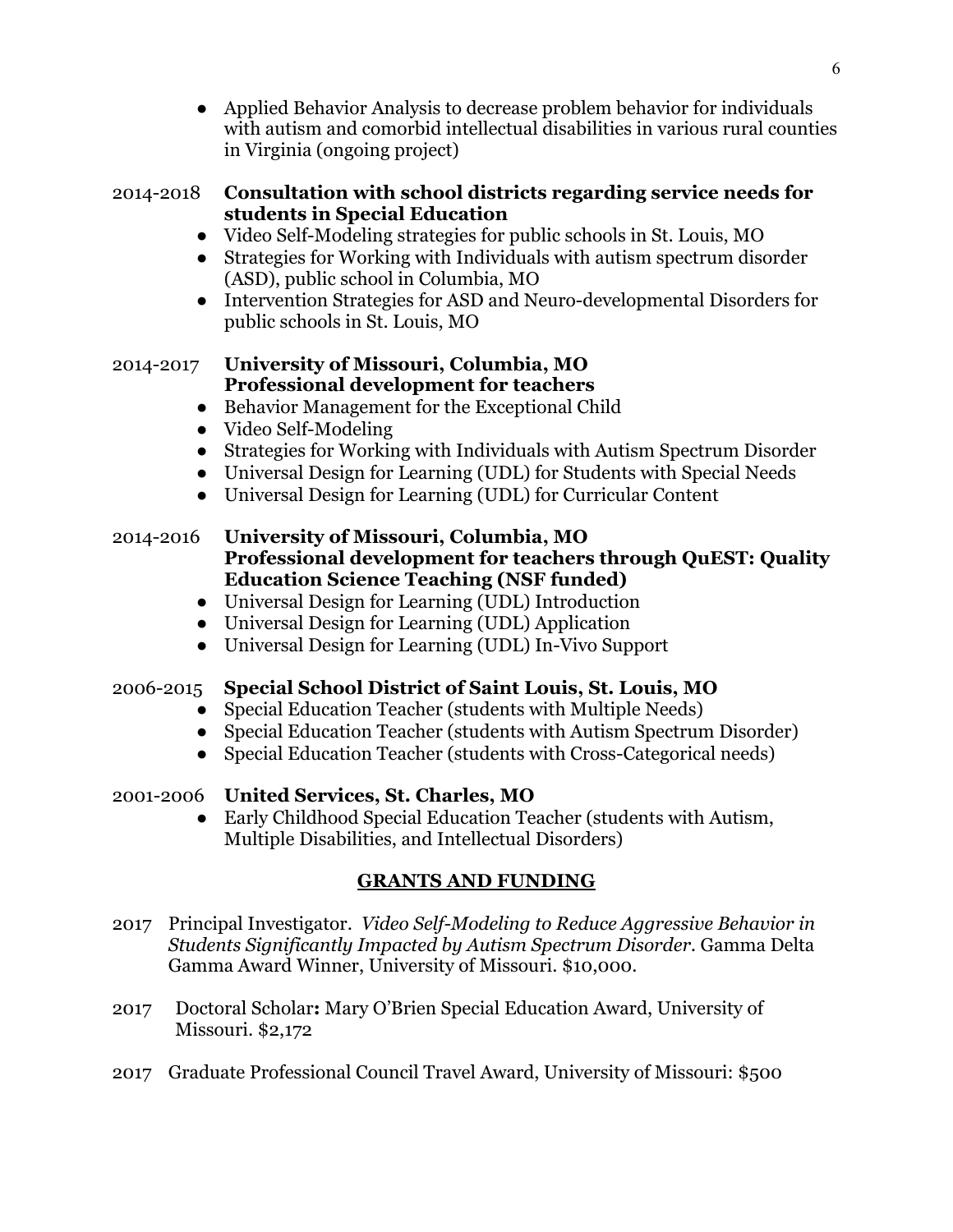- 2017 Doctoral Scholar. The Autism Science Foundation. \$1,000
- 2017 Principal Investigator. The Autism Science Foundation. Research Accelerator Grant. Not funded.
- 2015 Doctoral Scholar**:** Mary O'Brien Special Education Award, University of Missouri. \$2,172
- 2016 Doctoral Scholar**:** Mary O'Brien Special Education Award, University of Missouri. \$2,172
- 2016 Principal Investigator. Organization for Autism Research. *Video Self-Modeling to Reduce Aggressive Behavior in Students Significantly Impacted by Autism Spectrum Disorder.* Not funded.

# **PROFESSIONAL ACTIVITIES AND SERVICE**

#### 2018-2019 **Mentor to incoming Doctoral Students University of Virginia**

- Helped set goals and work toward achieving them
- Served as a positive social and academic role-model by supporting mentees with their involvement on campus
- Provided an environment that supports constructive feedback on performance
- Instruction on single subject research design and analysis

#### 2015-2018 **Mentor to incoming Doctoral Students University of Missouri**

- Taught single subject data collection methods and anaysis
- Co-author on manuscripts and presentations
- Provided an environment that supports constructive feedback on performance
- 2018-2020 *Education and Training in Autism and Developmental Disabilities* Reviewer
- 2017-2020 *Journal of Special Education Technology* Reviewer
- 2014-2016 Special Education Graduate School Association University of Missouri, Columbia, MO
	- Treasurer

# **AWARDS/HONORS**

2018 Doctoral Student of the Year, Department of Special Education; University of Missouri, Columbia, MO

#### **PRESENTATIONS**

**Sadler. K. M.,** Ingvarsson, E. (2020, February) *Interview Informed Synthesized*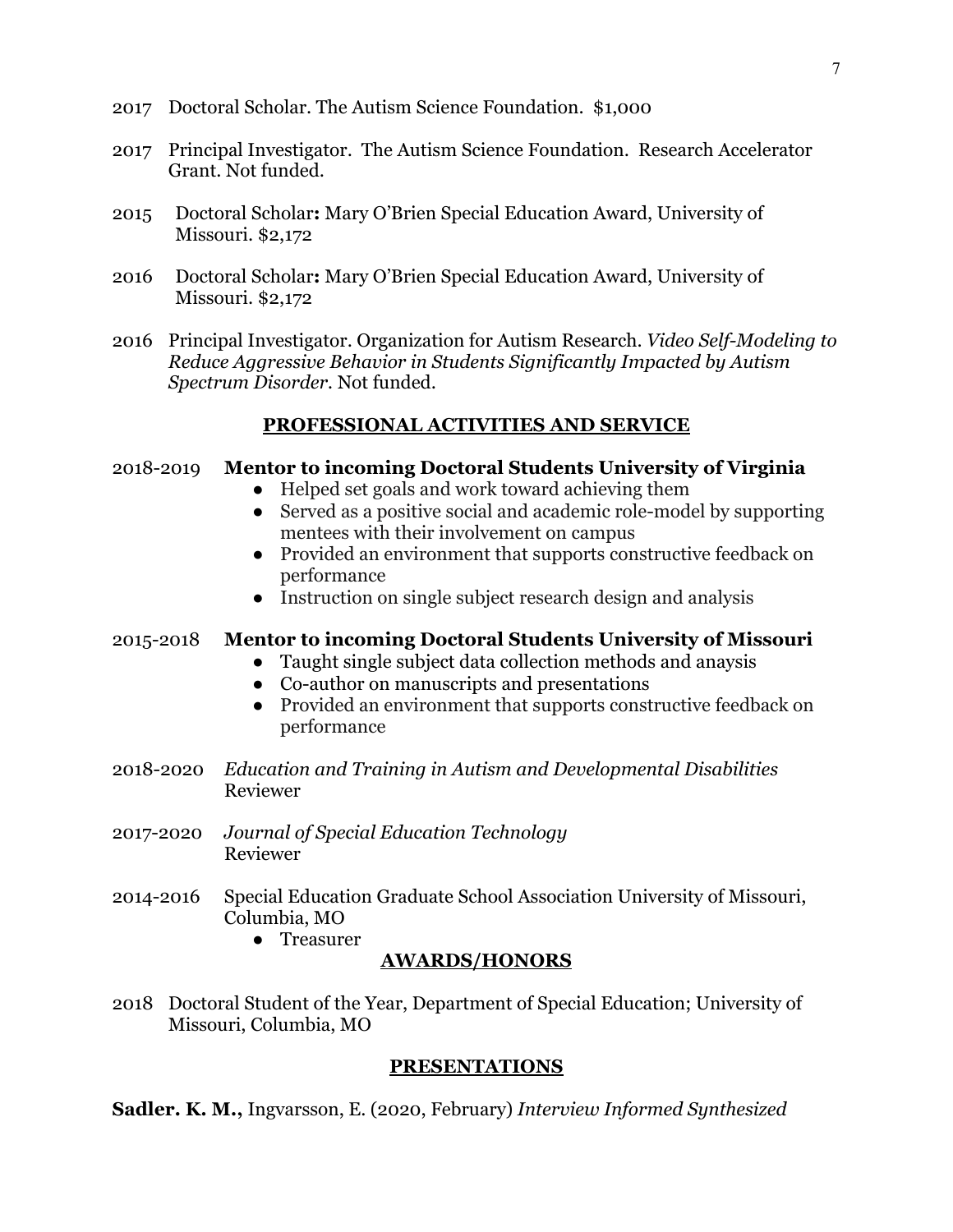*Contingency Analysis for the Treatment of Problem Behavior in Adults with Autism Spectrum Disorder.* Presentation at the Council for Exceptional Children Conference, Portland, OR

**Sadler, K. M.,** Ingvarsson, E. (2019, May) *Evaluating the Feasibility of the Interview-Informed Synthesized Contingency Analysis at an Autism Service Agency*. Presentation at Applied Behavior Analysis International, Chicago, IL

**Sadler, K. M.,** Ingvarsson, E. (2019, May) *Function Based Video-Self Modeling for Individuals with Autism.* Presentation at Applied Behavior Analysis International, Chicago, IL

Bateman, K., Nevill, R., Lovette, G., **Sadler, K. M**. (2019, May) *ECHO in Education: Using Case Based Learning to Increase Knowledge and Support for Education Teams Working with Students with ASD.* Presentation at Applied Behavior Analysis International, Chicago, IL

Haskins, L., **Sadler, K. M.,** Ingvarsson, E., Therrien, W. (2019, March)**.** *Effectiveness of the Interview Informed Synthesized Contingency Analysis to Treat Problem Behavior*. Presentation at the Virginia Associate for Behavior Analysis International, Reston, VA

**Sadler, K. M.,** Ingvarsson, E. (2019, March**)** *Function Based Video-Self Modeling for Individuals with Autism.* Presentation at the Virginia Associate for Behavior Analysis International, Reston, VA

**Sadler, K. M.** (2019, January) *Video Self Modeling to Reduce Aggressive Behavior in Students with ASD and Intellectual Disabilities.* Presentation at the annual meeting of the Division of Developmental Disabilities, Maui, Hawaii.

**Sadler, K. M.** (2018, May) *Video Self Modeling to Reduce Aggression in Students Severely Impacted by Autism Spectrum Disorders.* Workshop at the annual meeting of the International Society for Autism Research (INSAR), Rotterdam, Netherlands.

**Sadler, K. M.** (2018, February) *Video Self Modeling to Reduce Aggression in Students with Autism Spectrum Disorders.* Workshop at the annual meeting of the Council for Exceptional Children, St. Petersburg, FL

van Garderen, D., Thomas, C. N., **Sadler, K. M**. (2018, February). *Universal Design for Learning: Planning Inquiry-Based Science Experiences to Reach Diverse Learners.*  Workshop presented at the annual meeting of the Council for Exceptional Children, St. Petersburg, FL

**Sadler, K. M.** (2018, January) *Video Self Modeling to Reduce Aggression in Students with Autism Spectrum Disorders and Co-Occurring ID.* Workshop at the annual meeting of the Division of Developmental Disabilities, Clearwater, FL

**Sadler, K. M.** (2017, April) *Video Self Modeling to Reduce Aggression in Students*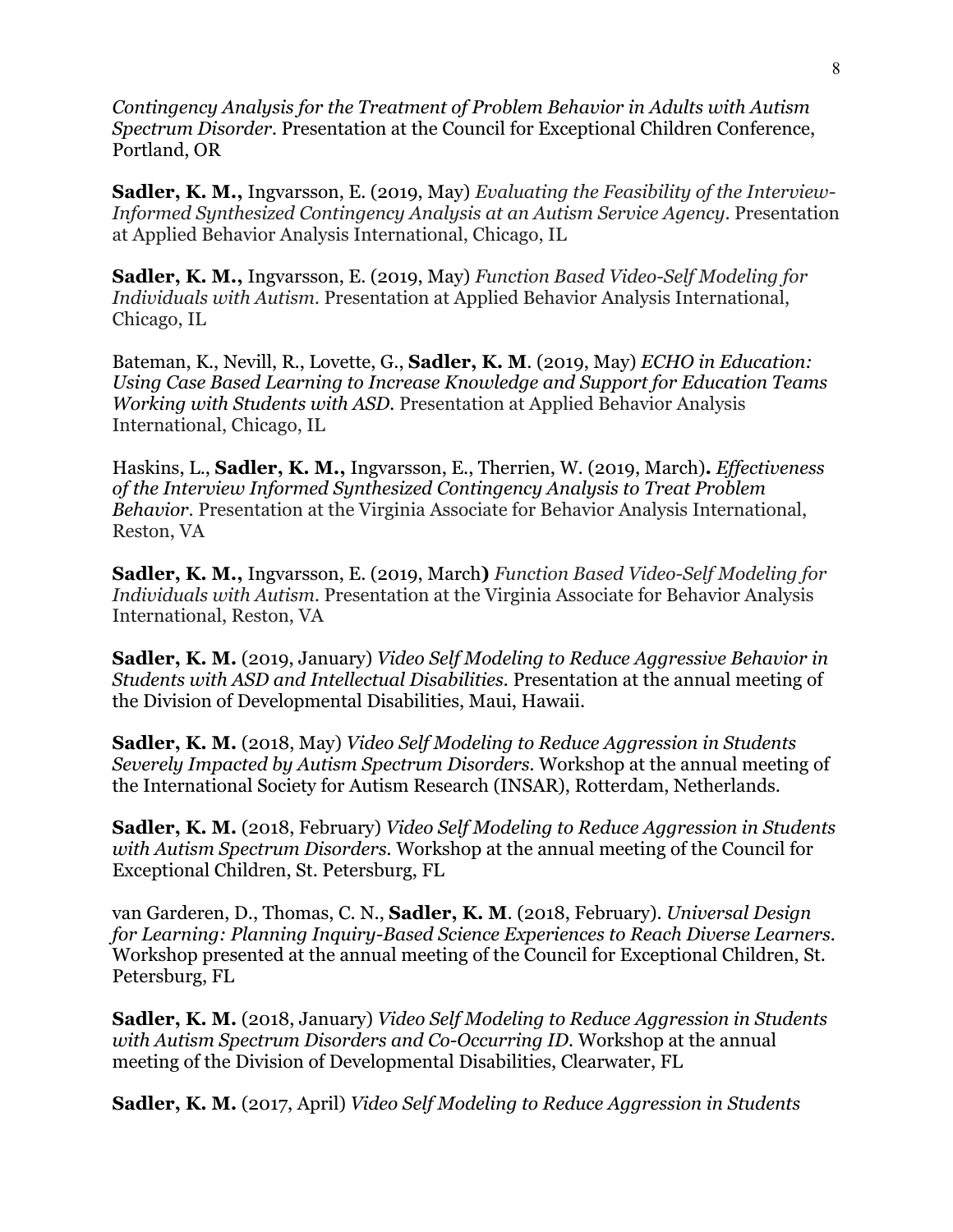*with Autism Spectrum Disorders.* Poster Presentation at the annual meeting of the Council for Exceptional Children, Boston, MA

van Garderen, D., Thomas, C. N., **Sadler, K. M**. (2017, April). *Universal Design for Learning: Planning Inquiry-Based Science Experiences to Reach Diverse Learners.*  Workshop presented at the annual meeting of the Council for Exceptional Children, Boston, MA

**Sadler, K. M.** (2017, January) *Video Self Modeling to Reduce Aggression in Students with Autism Spectrum Disorders and Co-Occurring ID.* Poster Presentation at the annual meeting of the Division of Developmental Disabilities and Autism, Clearwater, FL

van Garderen, D., & **Sadler, K.M.** (2017, November). *Teacher Change in Knowledge and Instructional Planning Practices in Science for Diverse Learners.* Poster to be presented at College of Education Research Day, University of Missouri, Columbia, MO.

van Garderen, D., Scheuermann, A., & **Sadler, K.M**. (2016, June). *Solving mathematical word problems using cognitive strategy instruction: A review of the literature.* Interactive poster presented at the annual conference of the International Academy for Research in Learning Disabilities, Austin, TX.

van Garderen, D., Thomas, C. N., **Sadler, K. M**. (2016, April). *Universal Design for Learning: Planning Inquiry-Based Science Experiences to Reach Diverse Learners.*  Workshop presented at the annual meeting of the Council for Exceptional Children, St. Louis, MO.

**Sadler, K. M** (January 2016) *Video Self Modeling for Student with Autism Spectrum Disorders: Why it works and How to do it!*; University of Missouri, SECE; Columbia, Missouri

van Garderen, D., **Sadler, K. M**. (January 2016) *Universal Learning Design in Inquiry-Based Science Education*; University of Missouri, SECE; Columbia, Missouri

Hanuscin, D., Lipsitz, D., Cisterna, D., Arnone, K. A., & **Sadler, K. M**. (December, 2015). Developing coherent conceptual storylines; National Science Teachers Association, Area Conference; Kansas City, Missouri (December, 2015)

van Garderen, D., Thomas, C., & **Sadler, K. M**. (2015, November). *Teaching general educators to reach all learners during inquiry based science by integrating Universal Design for Learning.*Presentation at the annual conference of the Teacher Education Division (CEC), Phoenix, AZ.

van Garderen, D., Newman Thomas, C., & **Sadler, K. M**. (July 2015) *Universal Learning Design in Inquiry-Based Science Education*; QuEST teacher education program; Columbia, Missouri

**Sadler, K. M**., Wilson, U. Lichtenhan, J., (July 2015) *Can the Medial Olivo-Cochlear*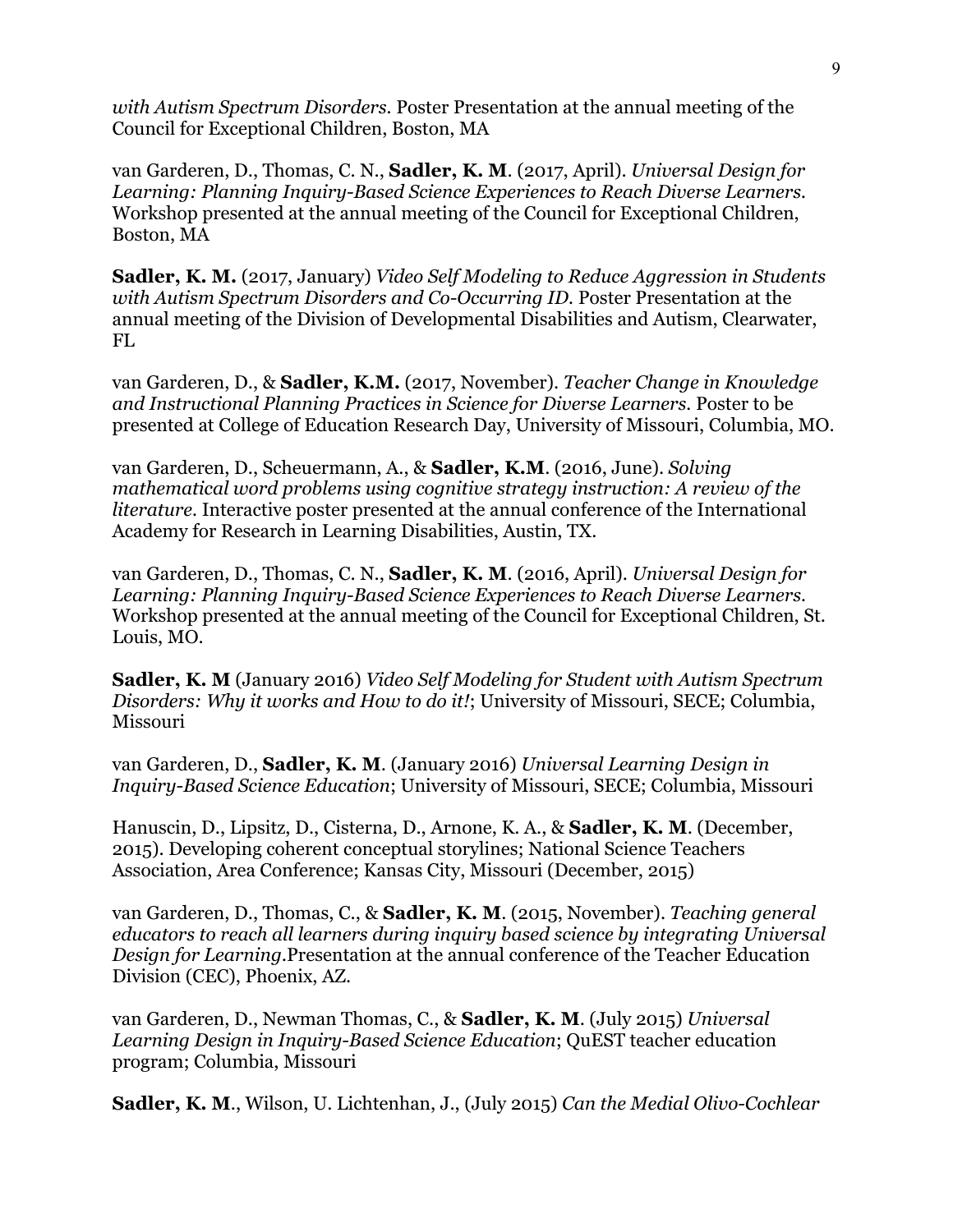*Reflex Be Used to Subjectively Measure Treatment for Hyperacusis in Children with Autism?*; Joint Meeting of the Midwest Auditory Research Conference and the Midwest Auditory Neuroscience Symposium, Omaha, Nebraska

Van Garderen, D., **Sadler, K. M**. (January, 2015) *Cognitive and Meta-cognitive strategies for teaching word problem solving strategies to students with learning disabilities*; University of Missouri, SECE (January 2015); Columbia, Missouri

# **PUBLICATIONS**

Wilson, U.,**Sadler, K.M**., Hancock, K., Guinan, J.J., & Lichtenhan, J. T. (2017) Efferent inhibition strength is a Physiological Correlate of Hyperacusis in Children with Autism Spectrum Disorder. *Journal of Neurophysiology*, June, 2017

Thomas, C. N., van Garderen, D., **Sadler, K. M**., & M. Decker. Applying a universal design for learning framework to mediate the language demands of science. In M. Koomen, S. Kahn, C. Atchison, & T. Wild (Eds.). *Towards inclusion of all learners through science teacher education.*

**Sadler, K. M.,** (2019). Video Self-Modeling to Treat Aggression in Student Significantly Impacted by Autism Spectrum Disorder. *Journal of Special Education Technology*. Advance online publication. doi: 10.1177/0162643418822070

**Sadler, K. M**., (2020). Video Self-Modeling to Modify Aggressive Behavior of Students Autism Spectrum Disorder Spectrum Disorder and Intellectual Disabilities. *Education and Training in Autism and Developmental Disabilities*.

van Garderen, D., **Sadler, K.M**., Lipsitz, K., Thomas, C.N., Hanuscin, D., Cisterna, D., deAraujo, Z. Teacher Change in Knowledge and Instructional Planning Practices in Science for Diverse Learners. *Manuscript submitted for publication.*

**Sadler, K. M**., Invgarsson, E., Therrien, W. (2020). Function Based Video Self-Modeling to Modify the Behavior of Individuals with Autism. *Manuscript in preparation.*

**Sadler, K. M.,** Invgarsson, E., Therrien, W. (2020). Interview Informed Synthesized Contingency Analysis for the Treatment of Problem Behavior in Adults with Autism Spectrum Disorder. *Manuscript in preparation.*

#### **CURRENT PROFESSIONAL MEMBERSHIPS**

2015-present Council for the Exceptional Child, member

2015-present Division of Developmental Disabilities and Autism, member

2017-Present International Society for Autism Research, member